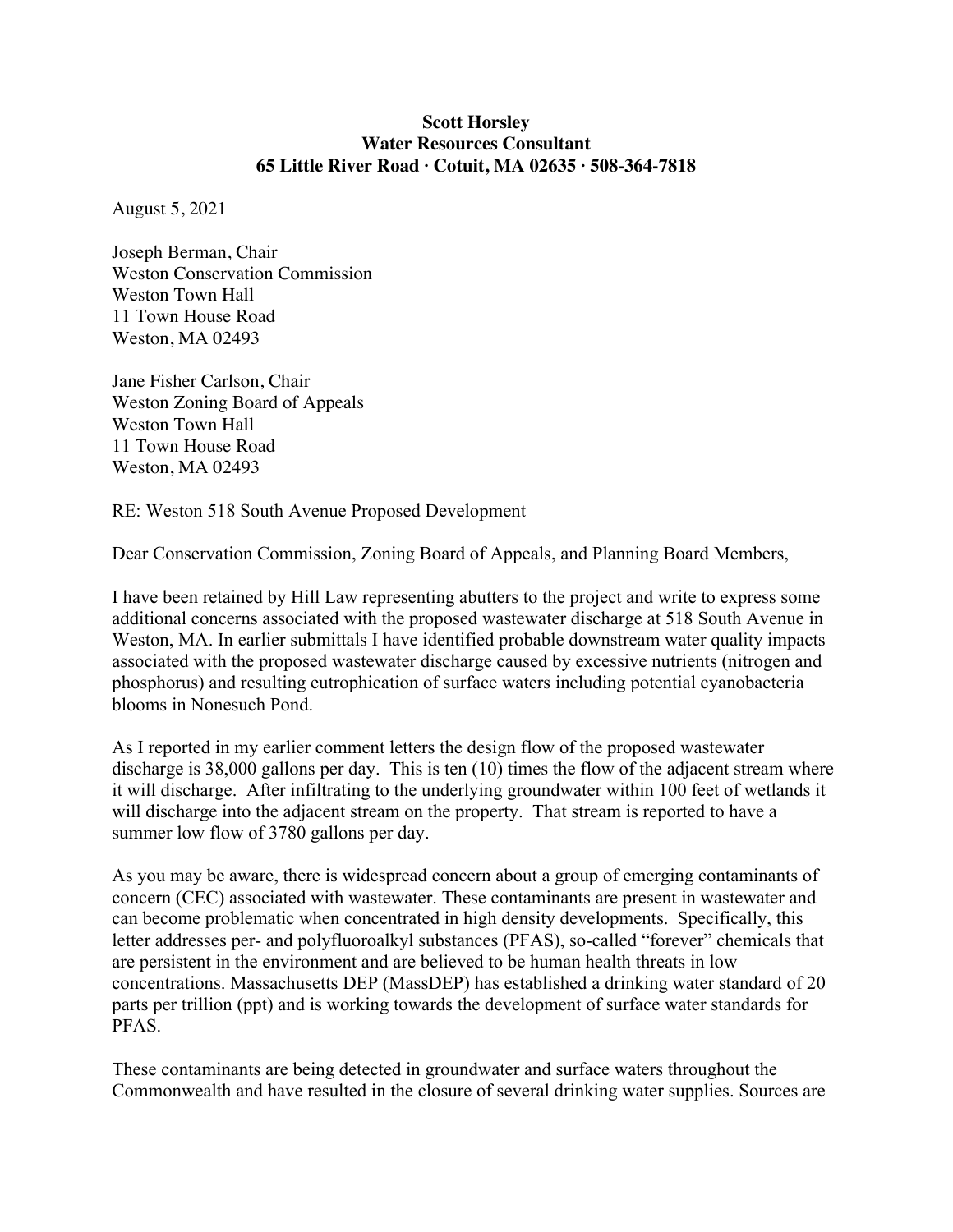believed to include many household goods such as non-stick pots and pans, clothing treatments, and cleaning products. When wastewater is concentrated into a single discharge from numerous dwellings, concentrations of these pollutants can exceed drinking water standards in downstream waters. In this case the proposed wastewater discharge is ten times the volume/flow of the adjacent stream.

My specific concerns regarding ecological impacts of PFAS are outlined below, including relevant scientific studies and findings.

# **PFAS Overview**

According to the United States Environmental Protection Agency (USEPA), PFAS is a large class of man-made chemicals that includes PFOA (perfluorooctanoic acid), PFOS (perfluorooctane sulfonic acid), and GenX (a technology that is used to make high performance fluoropolymers without PFOA) chemicals. Since the 1940s, PFAS have been manufactured and used in a variety of industries in the United States and around the globe. PFAS are found in everyday household items such as food packaging and non-stick, stain repellent, and waterproof products like pots and pans. PFAS are also widely used in industrial applications and for firefighting. PFAS can enter the environment through production or waste streams and are very persistent in the environment and the human body. There is a growing body of toxicological evidence that some PFAS have adverse reproductive, developmental and immunological effects in animals and humans, including cancer. <sup>1</sup> Organisms residing in environments into which PFAS have been released may contact media containing PFAS and may bio-accumulate the compounds. 2

## **Massachusetts PFAS Standards**

In response to this growing body of evidence, in 2016, the USEPA established cumulativelifetime health advisories for PFOA and PFOS at 70 parts per trillion (ppt) in drinking water.<sup>3</sup> In addition, on October 2, 2020, the Massachusetts Department of Environmental Protection (MassDEP), published its PFAS public drinking water standard, a Massachusetts maximum contamination level (MCL), of 20 ppt individually or for the sum of the concentrations of six specific PFAS.<sup>4</sup> These PFAS are perfluorooctane sulfonic acid (PFOS); perfluorooctanoic acid (PFOA); perfluorohexane sulfonic acid (PFHxS); perfluorononanoic acid (PFNA); perfluoroheptanoic acid (PFHpA); and perfluorodecanoic acid (PFDA). MassDEP abbreviates

<sup>1</sup> "Understanding PFAS in the Environment," PFOA, PFOS and Other PFAS, *United States Environmental Protection Agency,* updated December 21, 2018, https://www.epa.gov/sciencematters/understanding-pfas-<br>environment.

<sup>&</sup>lt;sup>2</sup> Michigan Department of Environmental Quality Water Resources Division, "Recommended PFAS Screening & Evaluation Procedure for Industrial Pretreatment Programs (IPPs)," April, 2018, https://www.michigan.gov/documents/deq/deq-tou-WRD-IPP\_PFAS\_Guidance-

ScreeningEvaluation 620434 7.pdf.

<sup>3</sup> "Drinking Water Health Advisories for PFOA and PFOS," Groundwater and Drinking Water, *United States Environmental Protection Agency,* updated February 18, 2021, https://www.epa.gov/ground-water-and-drinkingwater/drinking-water-health-advisories-pfoa-and-pfos.<br><sup>4</sup> Note that most drinking water standards are in parts per million (ppm) or parts per billion (ppb). A concentration of

one part per trillion means that there is one part of that substance for every one trillion parts of either air, water or soil in which it is contained. 1 part per trillion (ppt) is equal to 0.00001 part per million (ppm).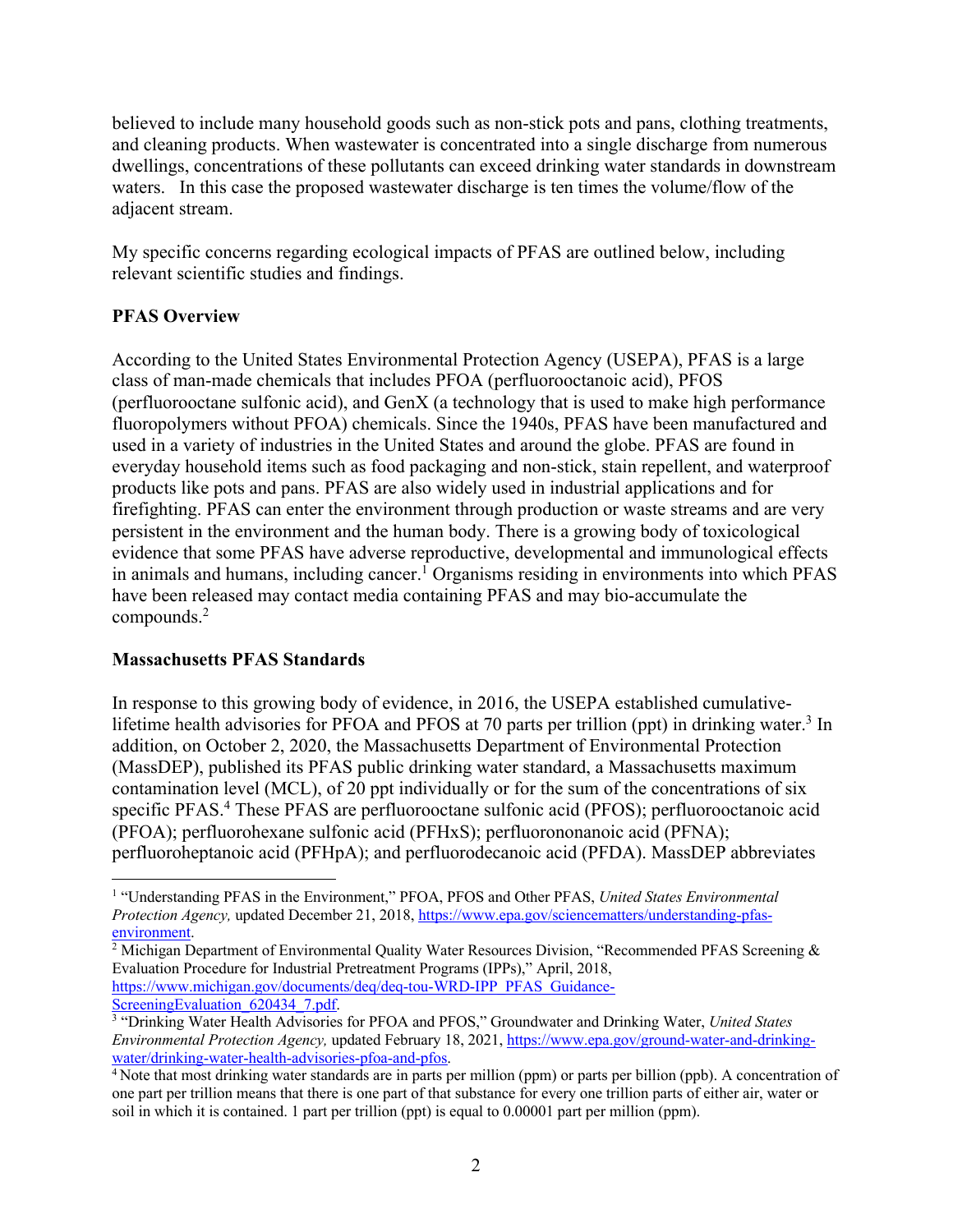this set of six PFAS as "PFAS6." This drinking water standard is set to be protective against adverse health effects for all people consuming the water.<sup>5</sup>

In addition to drinking water exposure, MassDEP is beginning to investigate how to develop surface water standards in recognition of the impacts of PFAS on ecological habitats.<sup>6</sup> In preparation for standard setting, MassDEP conducted tests last fall with the U.S. Geological Survey of surface waters and found PFAS in each of the 27 rivers and brooks sampled for the substances within the Commonwealth. For the PFAS survey, water samples were drawn from 64 locations near wastewater treatment plants and industrial sites in close proximity to the rivers. Tests for two dozen PFAS compounds at 43 locations exceeded the state's 20 ppt standard for drinking water. At least 15 rivers had levels exceeding 50 ppt.<sup>7</sup>

As mentioned previously, because PFAS has been used for years in everyday household items such as pans and clothing, like other contaminants, PFAS often ends up in wastewater. There is a growing body of evidence that onsite wastewater treatment systems and on-site septic systems are likely the main source of PFAS in drinking and surface waters, including studies in Cape Cod<sup>8</sup> and New York.<sup>9</sup> A study of national drinking water PFAS concentrations found that found that the presence of wastewater treatment plants in an area could be predictive of the presence of PFOS and PFOA in drinking water.<sup>10</sup> The key to controlling pollutant concentrations in receiving waters is to evaluate the volume of the wastewater discharge into the receiving waters and dilute the pollutants to safe levels to ensure ecological and public health. Effectively treating these compounds requires expensive technologies that are not commonly applied in treating wastewater, such as the sequential filtration of water through activated carbon media.

<sup>5</sup> "Per- and Polyfluoroalkyl Substances (PFAS)," Drinking Water Health and Safety, *Massachusetts Department of Environmental Protection,* accessed July 17, 2021, https://www.mass.gov/info-details/per-and-polyfluoroalkylsubstances-pfas. 6 Christian Wade, "'Forever chemicals' found tests of state's rivers," *Eagle Tribune*, July 6, 2021,

https://www.eagletribune.com/news/merrimack\_valley/forever-chemicals-found-tests-of-states-

 $\frac{1}{7}$  "Concentrations of Per- and Polyfluoroalkyl Substances (PFAS) in Selected Brooks and Rivers in Massachusetts, 2020," U.S. Geological Survey and Massachusetts Department of Environmental Protection, June 30, 2021, https://www.mass.gov/doc/pfas-in-massachusetts-rivers-presentation/download.<br><sup>8</sup> Laurel A. Schaider, Janet M. Ackerman, Ruthann A. Rudel, "Septic systems as sources of organic wastewater

compounds in domestic drinking water wells in a shallow sand and gravel aquifer," *Science of The Total Environment,* Volume 547, 2016, pp. 470-481, https://doi.org/10.1016/j.scitotenv.2015.12.081. 9 Bikram Subedi, Neculai Codru, David M. Dziewulski, Lloyd R. Wilson, Jingchuan Xue, Sehun Yun, Ellen Brau-

Howland, Christine Minihane, Kurunthachalam Kannan, "A pilot study on the assessment of trace organic contaminants including pharmaceuticals and personal care products from on-site wastewater treatment systems along Skaneateles Lake in New York State, USA." Water Research, Vol 72., pp 28-39, https://pubmed.ncbi.nlm.nih.gov/25466637/.

<sup>&</sup>lt;sup>10</sup> Xindi C. Hu, David Q. Andrews, Andrew B. Lindstrom, Thomas A. Bruton, Laurel A. Schaider, Philippe Grandjean, Rainer Lohmann, Courtney C. Carignan, Arlene Blum, Simona A. Balan, Christopher P. Higgins, and Elsie M. Sunderland, "Detection of Poly- and Perfluoroalkyl Substances (PFASs) in U.S. Drinking Water Linked to Industrial Sites, Military Fire Training Areas, and Wastewater Treatment Plants," Environmental Science & Technology Letters, 2016, pp. 344-350, https://pubs.acs.org/doi/10.1021/acs.estlett.6b00260.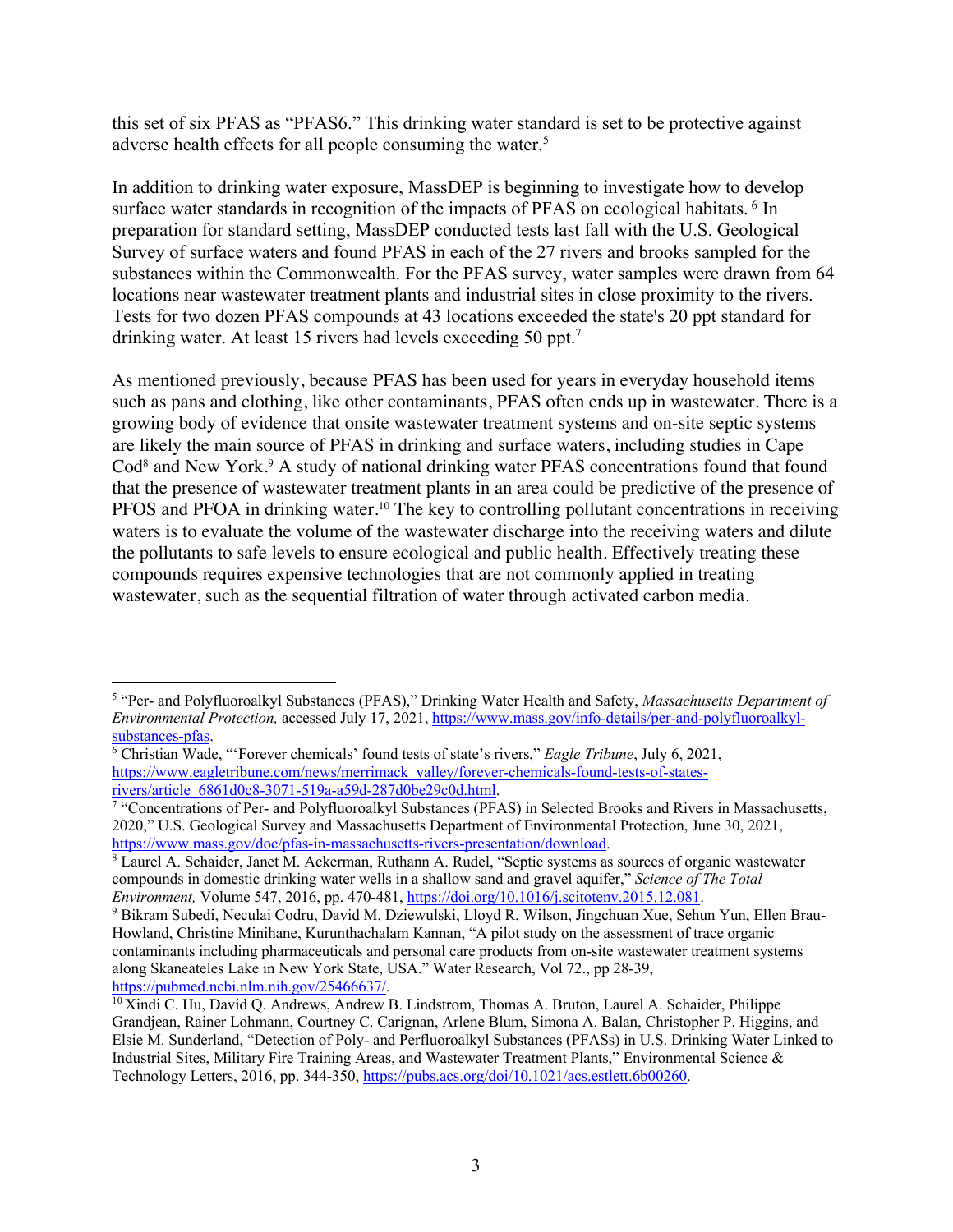On November 30, 2020, the USEPA issued new guidance advising wastewater treatment plant facilities to monitor for PFAS in recognition of the potential for wastewater treatment plant discharges to contribute to PFAS contamination in surface water bodies.<sup>11</sup> This monitoring will likely the first step in many as the agency moves forward with setting surface water quality standards for PFAS due to the pollution from wastewater treatment plant facilities.

Bogle Brook is adjacent to and downgradient of the proposed wastewater and stormwater infiltration systems and is a headwater stream. According to recent publications from MassDEP, headwater streams are critical to downstream ecosystems and water supplies. MassDEP's website states, "Massachusetts is the most populous state in New England, and 98% of our state's population is served by drinking water supply systems that rely on isolated waters, including ephemeral, intermittent, and headwater streams."12 As I have indicated previously, the proposed project has not disclosed the wastewater treatment technology or its proposed effluent limitations. While wastewater treatment plants do remove some pollutants to a limited degree, they still result in pollutant loads that can only be assessed and evaluated in the context of the receiving waters carrying capacity. The headwater stream adjacent to the site is tributary to Nonesuch Pond where Rivers Camp Nonesuch is located, providing swimming, boating, and fishing to children in the community. This wetland system includes a small headwater stream that is highly vulnerable to relatively low pollutant loads. As stated above the stream's summer baseflow is estimated to be approximately  $1/10<sup>th</sup>$  (10%) of the proposed wastewater discharge.

#### **Surface Water Quality Criteria Development for PFAS**

Minnesota is one of the first states that has undertaken the process of developing surface water quality criteria for PFAS as Minnesota has been monitoring for PFAS in fish since the early 2000s. Minnesota prioritized PFOS (perfluorooctane sulfonate) as the main PFAS of concern present in fish tissue because PFOS is highly bioaccumulative. In 2007, the Minnesota Pollution Control Agency (MPCA) released a pair of PFOS protective values for fish consumption, one for fish tissue and the second, a surface water value that supports meeting the fish tissue value. The value for fish tissue is a maximum 0.37 nanograms PFOS per gram (ng/g) in fish tissue. The value for water is a maximum 0.05 ng/L PFOS in water. This was not a statewide standard, but rather targeted site-specific water quality criteria for Lake Elmo and connected waterbodies, Bde Maka Ska and Pool 2 of the Mississippi River. Addressing fish means looking at bioaccumulation in the food chain, which is why the value for PFOS in fish tissue is more stringent than values to protect drinking water. Concentrations of PFOS can be more than 7000 times higher in fish tissue than the surrounding water, so where a waterbody is used for harvesting fish and as a source of drinking water, eating fish can be a larger source of exposure

<sup>&</sup>lt;sup>11</sup> "Interim Strategy for Per- and Polyfluoroalkyl Substances in Federally Issued National Pollutant Discharge Elimination System Permits," PFOA, PFOS and Other PFAS, *United States Environmental Protection Agency,*  updated November 30, 2020, https://www.epa.gov/pfas/interim-strategy-and-polyfluoroalkyl-substances-federallyissued-national-pollutant-discharge.<br><sup>12</sup> "Mapping and Protecting Vulnerable Wetlands and Stormwater Management Project," Wetlands Protection,

Massachusetts Department of Environmental Protection, accessed July 21, 2021, https://www.mass.gov/guides/mapping-and-protecting-vulnerable-wetlands-and-stormwater-management-planning-

project#-headwater-streams-.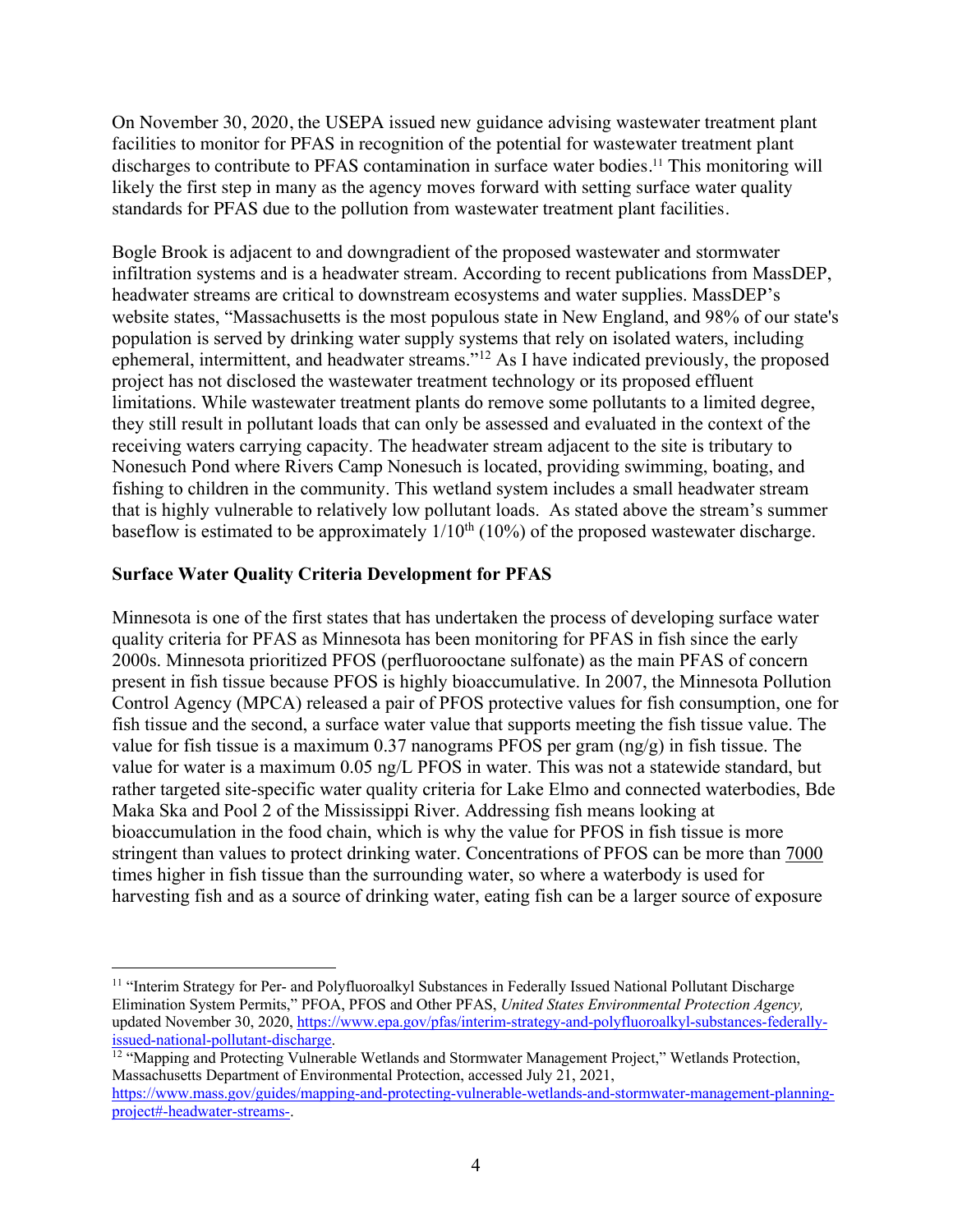because the PFOS concentrates so highly in fish tissue. Minnesota continues to actively evaluate its water quality criteria as new information emerges about PFAS.13

In addition, the state of Michigan has adopted specific PFAS numeric standards for wastewater treatment plants discharging into waterbodies. Michigan has water quality standards for discharges to surface water for two PFAS, perfluorooctane sulfonate (PFOS) and perfluorooctanoic acid (PFOA). PFOS has led to fish consumption advisories for some Michigan rivers because it bioaccumulates so readily in fish. The applicable WQS for PFOS is 12 ppt for streams that are not used for drinking water and 11 ppt for those used as a drinking water source. The applicable WQS for PFOA is much higher at 12,000 ppt for surface waters that are not used for drinking water and 420 ppt for those used as a drinking water source.<sup>14</sup> Furthermore, in recognition of the impact wastewater treatment facilities have on PFAS contamination, the Michigan Department of Environmental Quality (MDEQ) developed recommendations for PFAS Screening and Evaluation Procedures for Industrial Pretreatment Programs.<sup>15</sup> The state has encouraged wastewater facilities to use these recommendations to start investigating sources of PFAS, specifically PFOS and PFOA. MDEQ continues to encourage reporting for PFAS levels as they continue to evaluate appropriate standard setting criteria for PFAS statewide.

While other states have not developed guidance yet for PFAS, they are moving forward with restrictions on biosolids, organic matter recycled from sewage that is often used for agriculture. For example, the Maine Department of Environmental Protection (DEP) established screening levels for three PFAS in biosolids.16 A University of New Hampshire study utilized Maine's screening levels to look at PFAS from wastewater treatment facilities in New Hampshire and Vermont and found that of the 39 biosolids reviewed in the sludge waste, 29 had PFAS levels that exceeded screening levels set by the Maine DEP.17 While state agencies across the county and in particular New England work towards regulating PFAS from wastewater treatment plants, it is clear that wastewater treatment plants do contribute significantly to PFAS contamination in surface water bodies in a pervasive and harmful manner.

## **Conclusions and Recommendations**

As clearly indicated, PFAS pose a significant risk to human and ecological health. At this time, as MassDEP has yet to determine surface water standards for the state, I urge the town to practice the "precautionary principle" and to not allow a wastewater discharge of this scale

Evaluation Procedure for Industrial Pretreatment Programs (IPPs)," April, 2018, https://www.michigan.gov/documents/deq/deq-tou-WRD-IPP\_PFAS\_Guidance-

<sup>13</sup> "Water-quality criteria development for PFAS," What is Minnesota doing about PFAS?, *Minnesota Pollution Control Agency,* accessed July 17, 2021, https://www.pca.state.mn.us/waste/water-quality-criteria-development-

pfas. 14 "Wastewater Treatment Plants/Industrial Pretreatment Program," PFAS Response, *Michigan Department of Environment, Great Lakes, and Energy: Michigan PFAS Action Response Team, updated June 9, 2021,* https://www.michigan.gov/pfasresponse/0,9038,7-365-88059\_91299---,00.html.<br><sup>15</sup> Michigan Department of Environmental Quality Water Resources Division, "Recommended PFAS Screening &

Screening Evaluation 620434 7.pdf. 16 "Journey of Perside and Screening Evaluation challenges," Science Daily, May 26, 2021, https://www.sciencedaily.com/releases/2021/05/210526115551.htm.<br><sup>17</sup> "Journey of PFAS in wastewater facilities highlights regulation challenges," Science Daily, May 26, 2021,

https://www.sciencedaily.com/releases/2021/05/210526115551.htm.